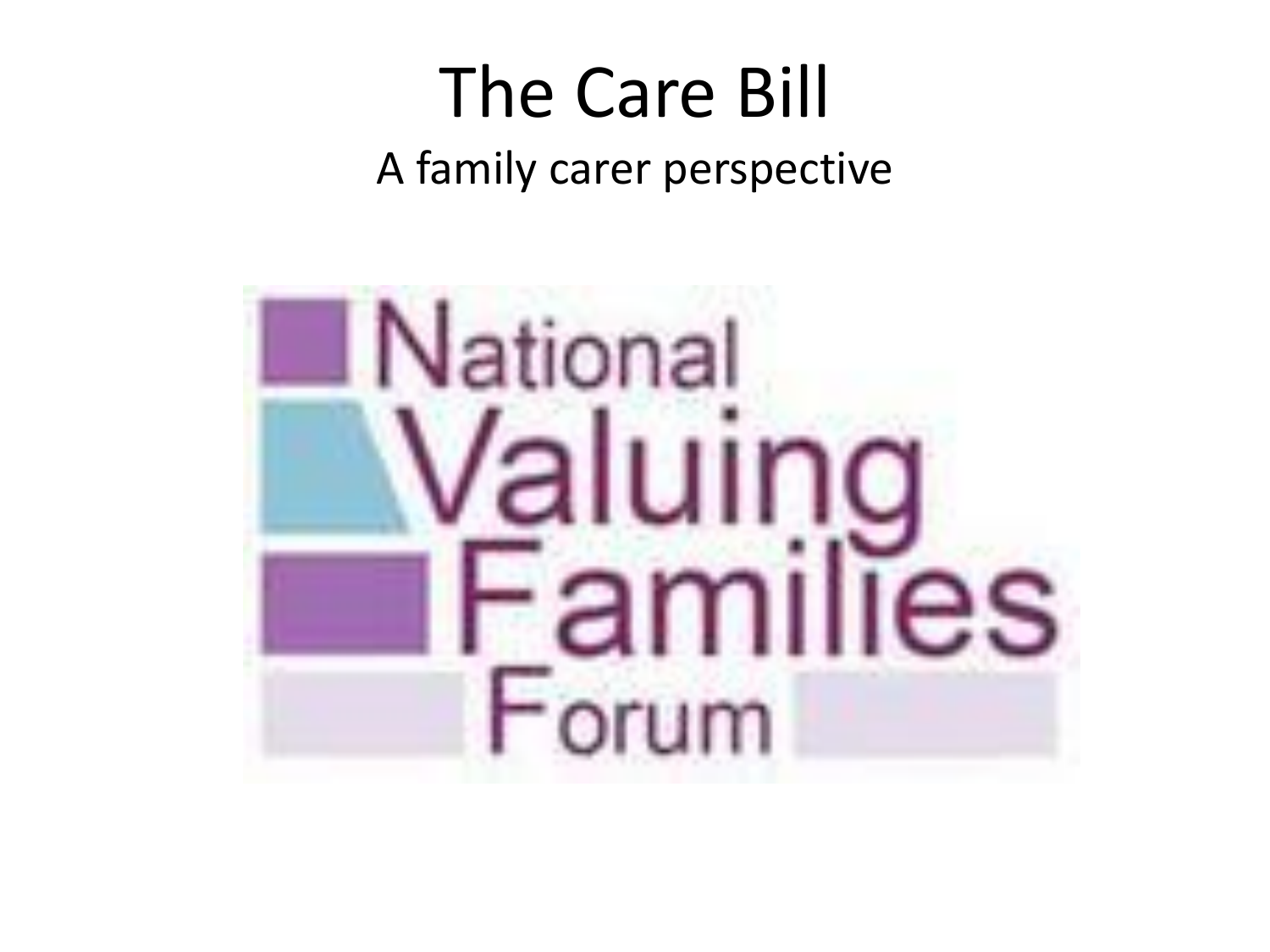#### The Care Bill Life as a carer

- Bereavement
- Anger
- Confusion
- Gratitude
- Despair
- Déjà vu
- As well as daily surprise and joy for many of us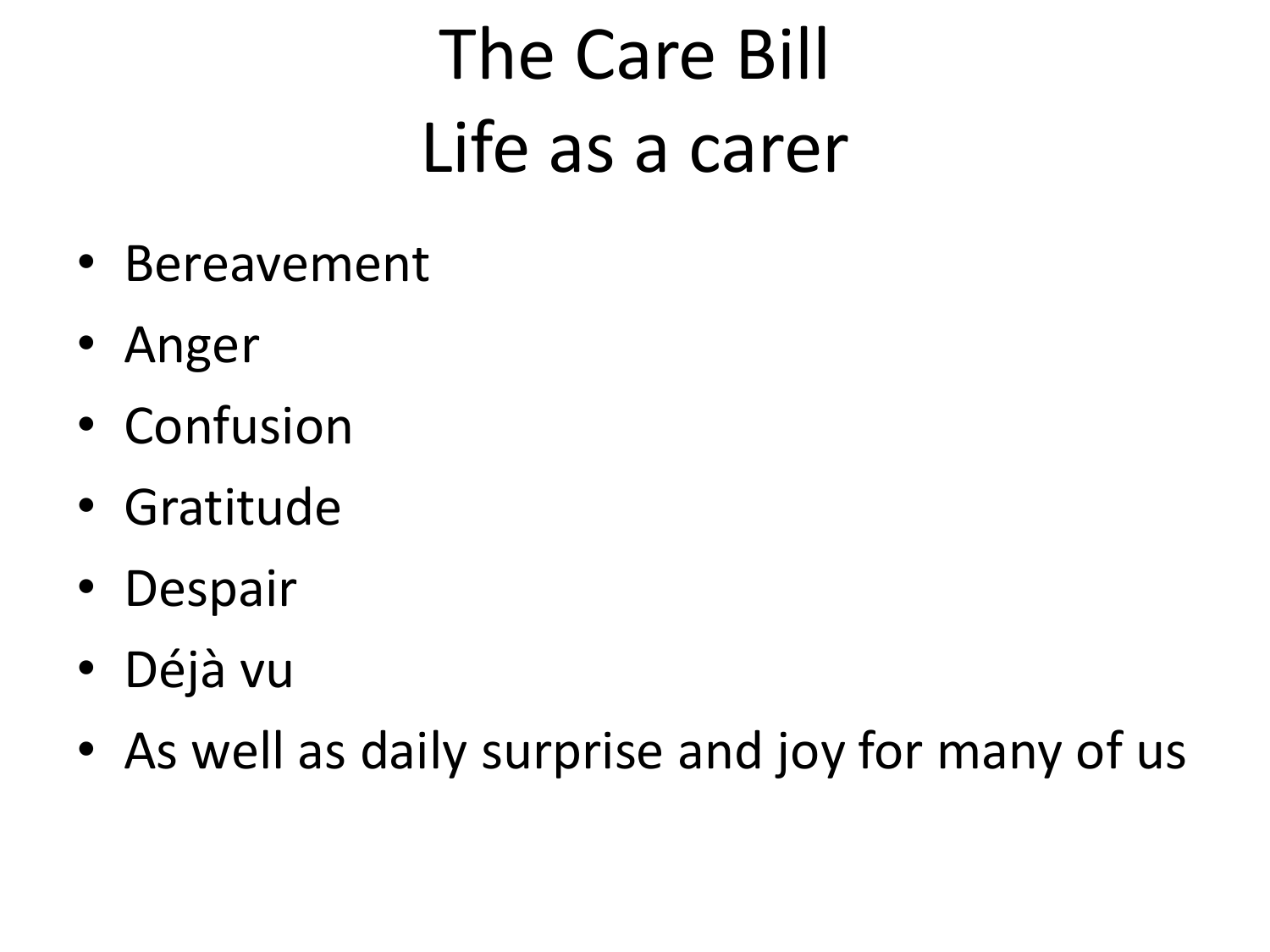Dame Philippa Russell Standing Commission - Carers

- ¨**Early identification and support.**
- ¨**Carers and users have equal rights to assessments and care/support plans.** We are first EU nation to formally recognise carers' rights as distinct and of equal value compared to those they support.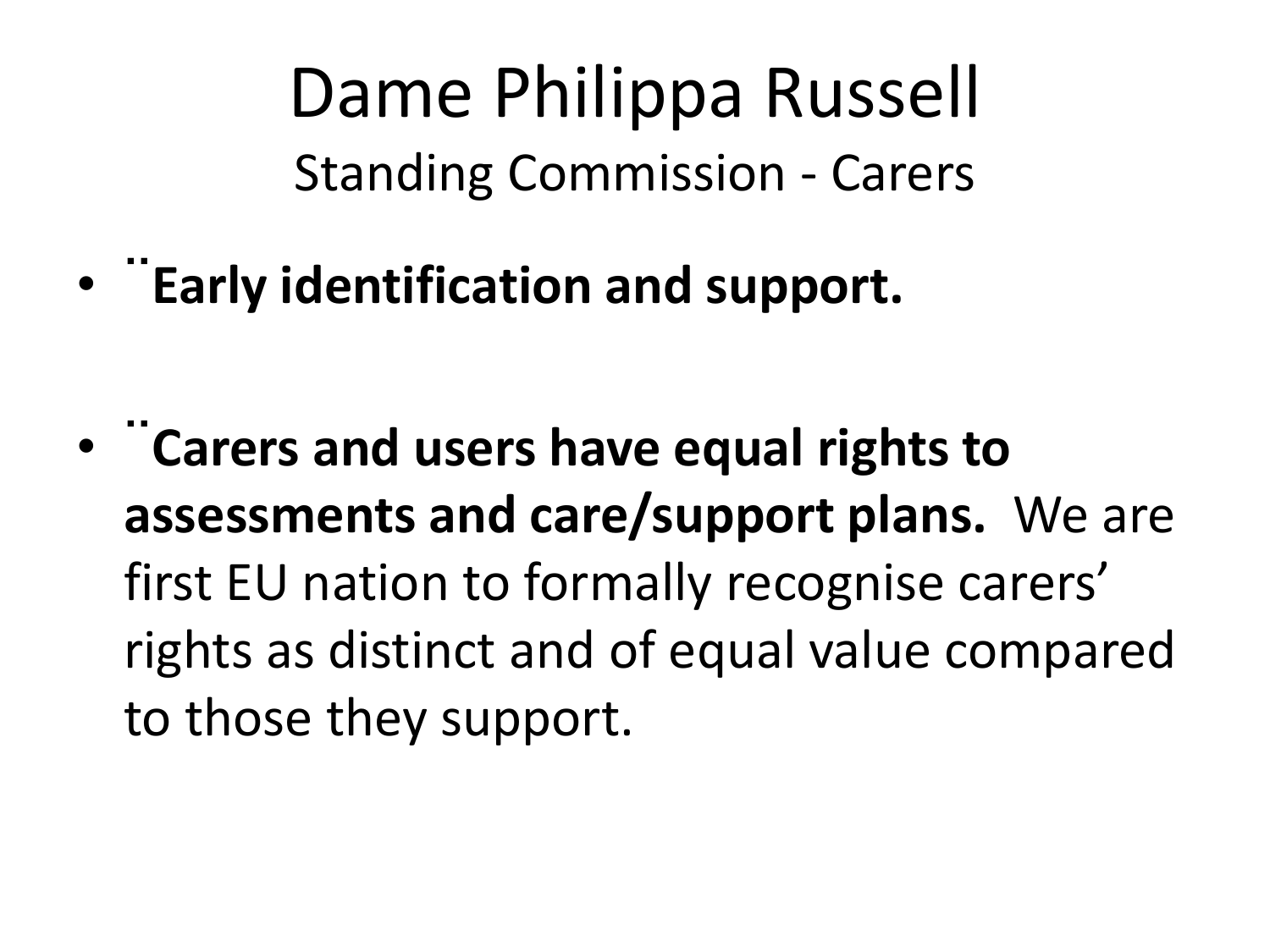# Dame Philippa Russell Standing Commission - Carers

• ¨**A new concept of FAMILY CARER and WHOLE FAMILY ASSESSMENT (if all parties agree)!**

• ¨Removal of requirement for carer to be providing **substantial levels of care.**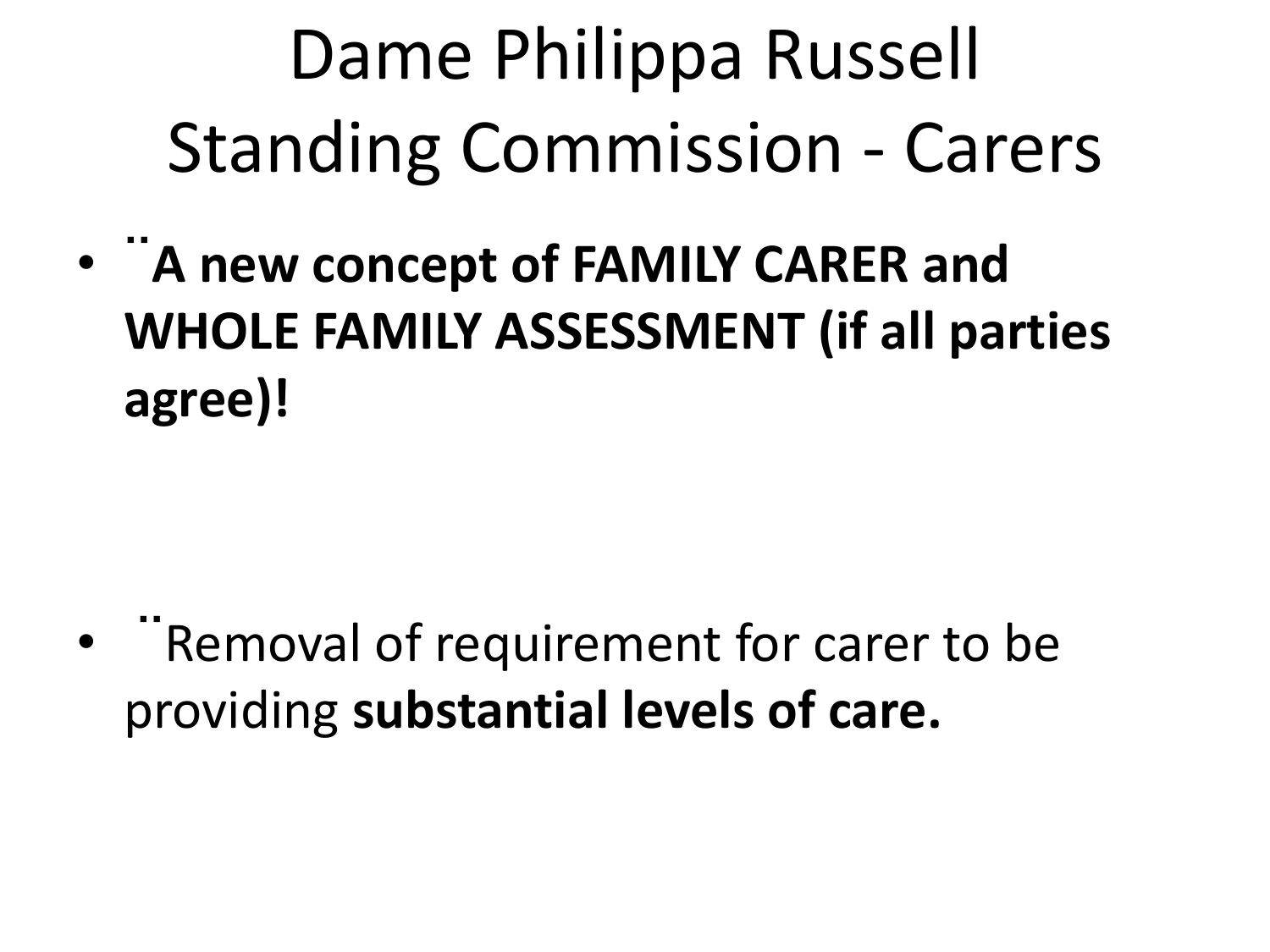Dame Philippa Russell Standing Commission - Carers ¨**Particular challenges**

• **Access to good information and advice;**

• **Availability of advocacy and brokerage when required;**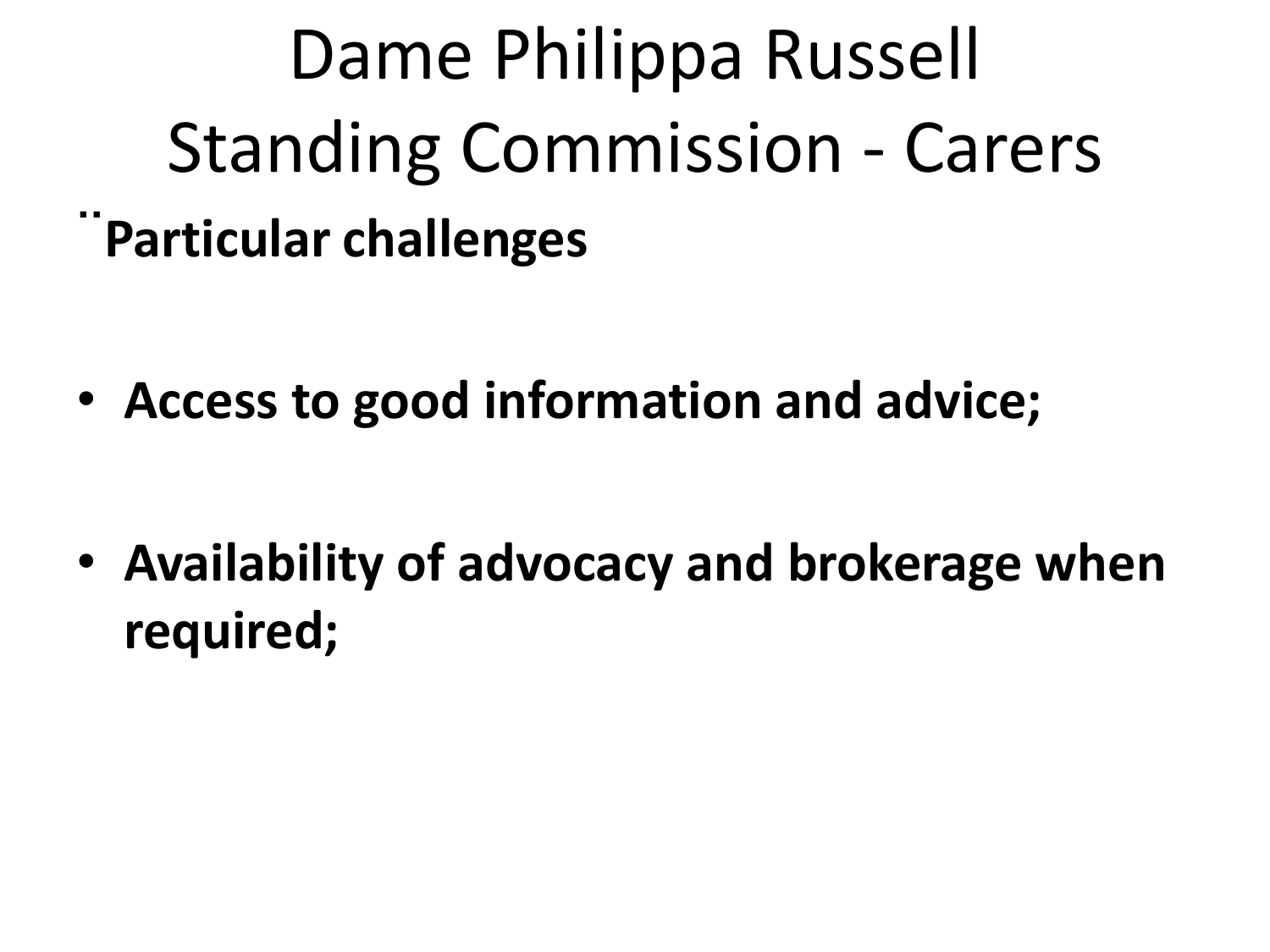Dame Philippa Russell Standing Commission - Carers

¨**Particular challenges**

• **Help with financial and administration of budgets;**

• **Workforce: Shortage of skilled Carers/PAs.**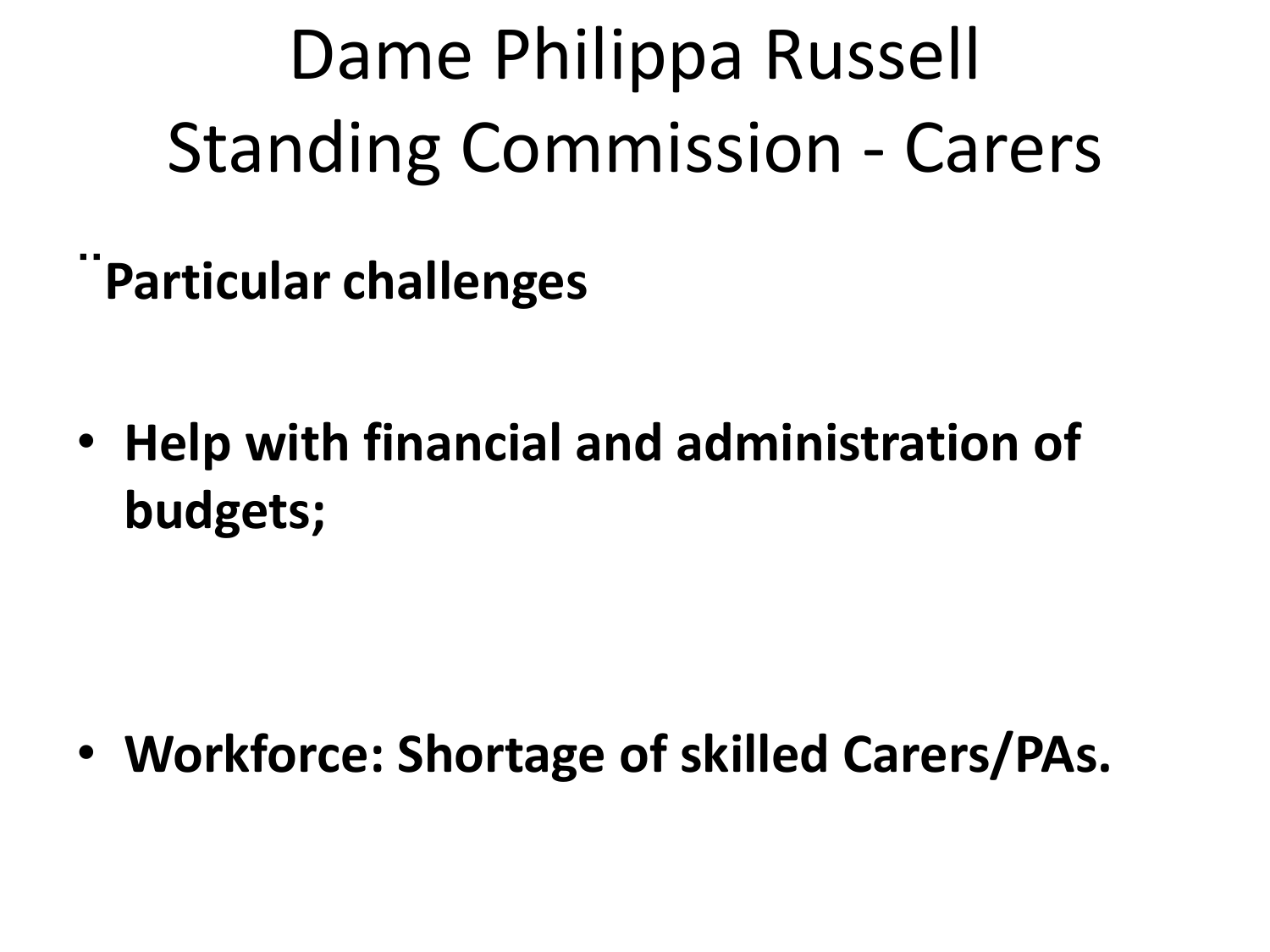### The Care Bill A family carer perspective

- **Social care not necessarily free even if needs assessed and person or carer eligible.**
- ¨**80% of care is currently provided through the family.** Carers cannot be charged for their relative's care and support.
- ¨**Carers estimated to save Councils/NHS up to £119b a year** – supporting their role, Coproducing planning and best use of resources, is an investment in the future!